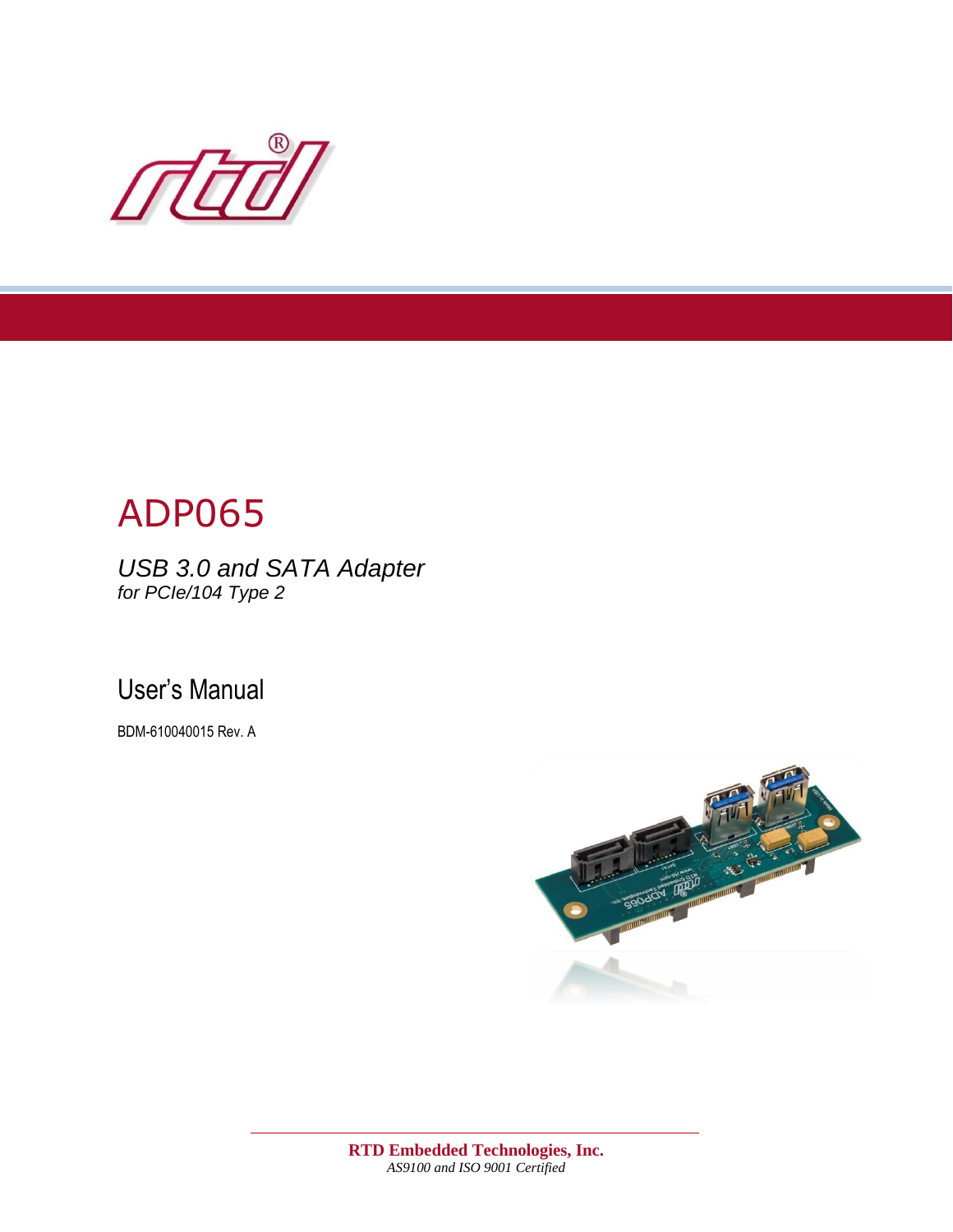**RTD Embedded Technologies, Inc.**

103 Innovation Boulevard State College, PA 16803 USA Telephone: 814-234-8087 Fax: 814-234-5218

[www.rtd.com](http://www.rtd.com/)

[sales@rtd.com](mailto:sales@rtd.com) [techsupport@rtd.com](mailto:techsupport@rtd.com)

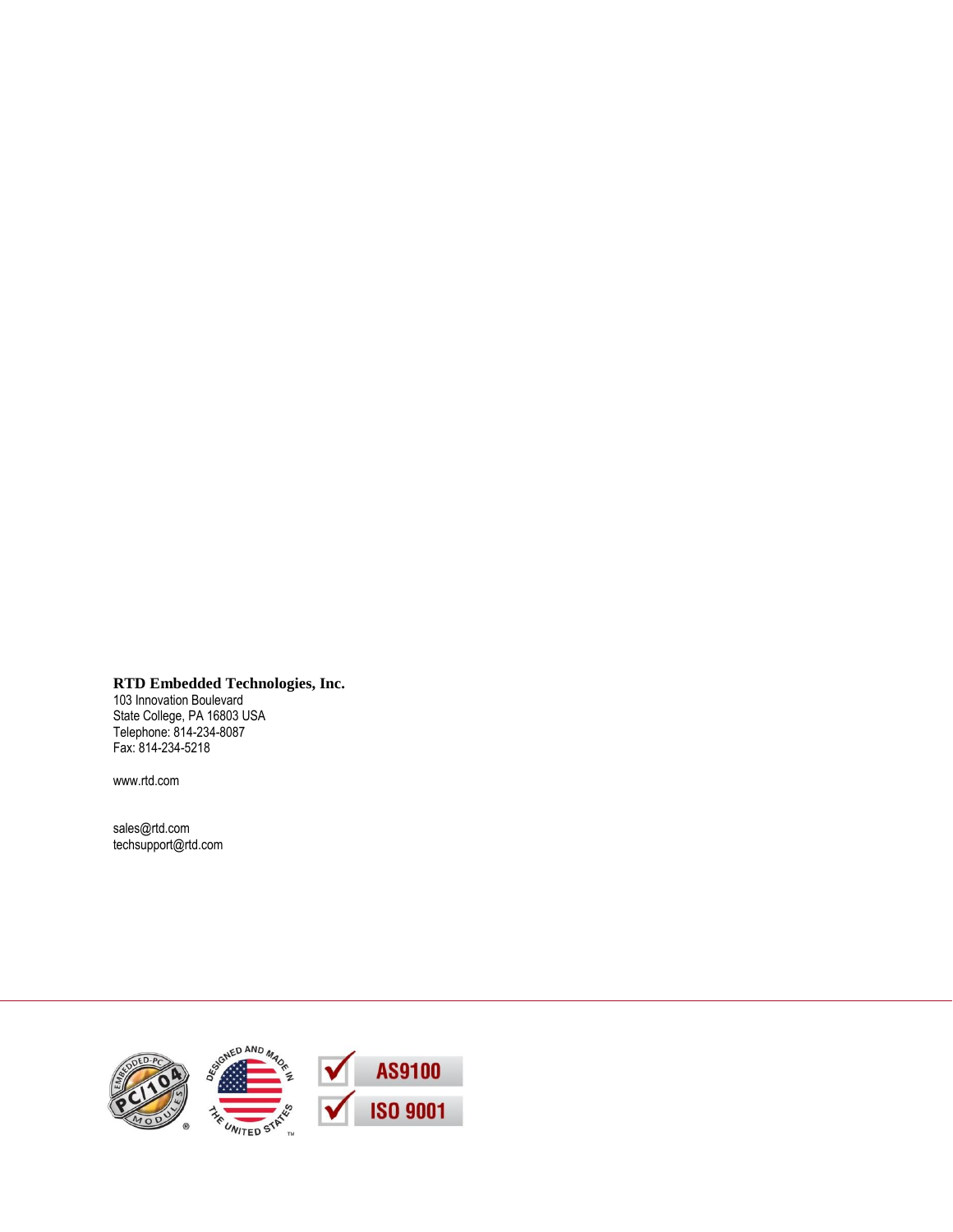## Revision History

Rev A Initial Release

Advanced Analog I/O, Advanced Digital I/O, aAIO, a2DIO, Autonomous SmarCal, "Catch the Express", cpulModule, expFramework, dspModule, expressMate, ExpressPlatform, HiDANplus, "MIL Value for<br>COTS prices", muliPort, Platform *PCI/104-Express and 104 are trademarks of the PC/104 Embedded Consortium. All other trademarks appearing in this document are the property of their respective owners.*

Failure to follow the instructions found in this manual may result in damage to the product described in this manual, or other components of the system. The procedure set forth in this manual shall only be performed<br>by las

*Copyright © 2015 by RTD Embedded Technologies, Inc. All rights reserved.*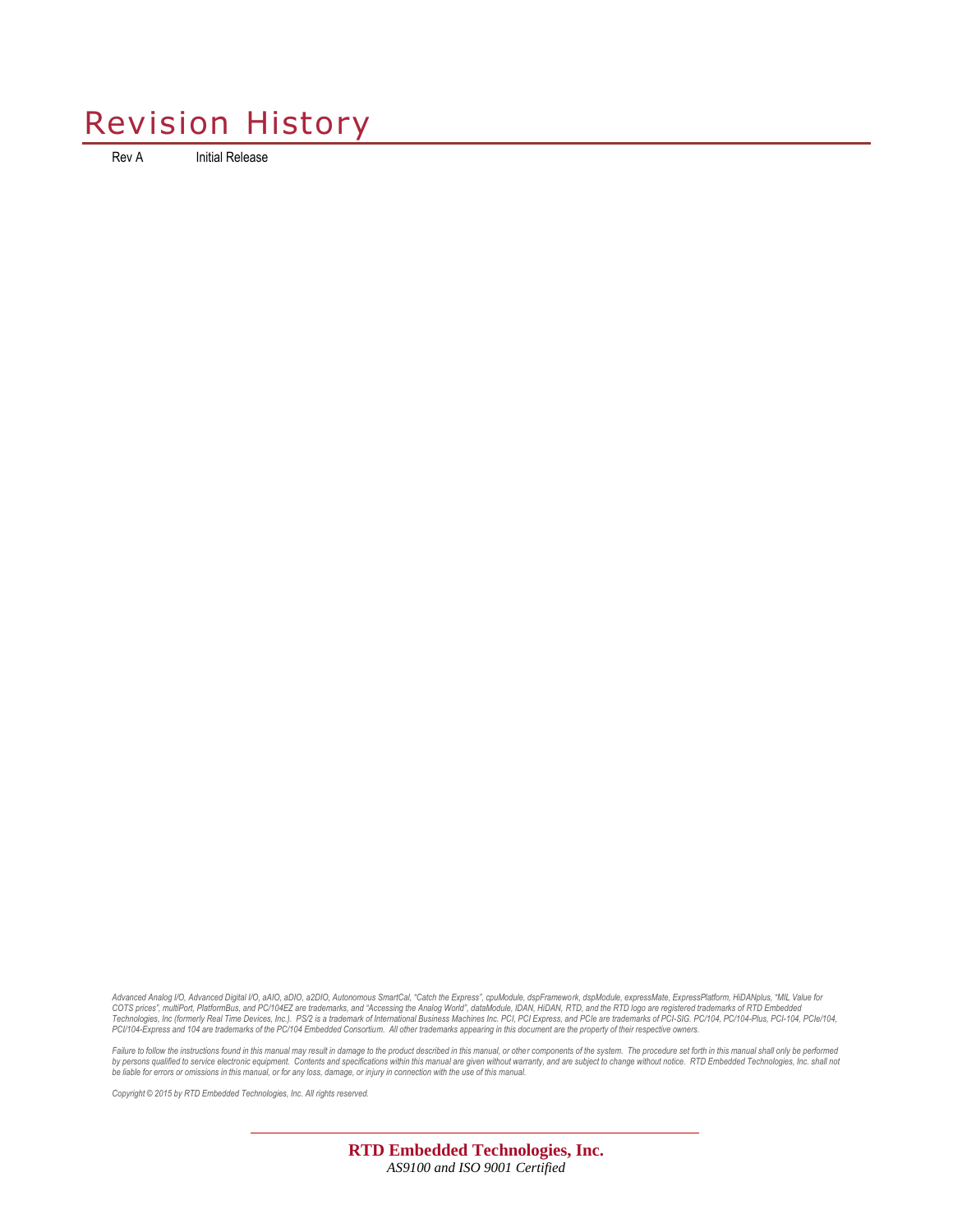

## Table of Contents

| 1              | Introduction            |                                                                                                                                                                  | 6                   |
|----------------|-------------------------|------------------------------------------------------------------------------------------------------------------------------------------------------------------|---------------------|
|                | 1.1                     |                                                                                                                                                                  |                     |
|                | 1.2                     |                                                                                                                                                                  |                     |
|                | 1.3                     | 1.3.1<br>Sales Support<br>1.3.2<br><b>Technical Support</b>                                                                                                      | 6                   |
| $\overline{2}$ | <b>Specifications</b>   |                                                                                                                                                                  | 7                   |
|                | 2.1                     |                                                                                                                                                                  |                     |
|                | 2.2                     |                                                                                                                                                                  |                     |
| 3              | <b>Board Connection</b> |                                                                                                                                                                  | 8                   |
|                | 3.1                     |                                                                                                                                                                  |                     |
|                | 3.2                     |                                                                                                                                                                  |                     |
|                | 3.3                     | 3.3.1<br>External I/O Connectors<br>USB1 & USB2: USB 3.0 Connectors<br>SATA1 & SATA2: SATA Connectors<br>3.3.2<br><b>Bus Connector</b><br>Bottom: PCIe Connector | 9<br>10<br>10<br>10 |
|                | 3.4                     |                                                                                                                                                                  |                     |
|                | 3.5                     |                                                                                                                                                                  |                     |
| 4              |                         | <b>Functional Description</b>                                                                                                                                    | 12                  |
|                | 4.1                     |                                                                                                                                                                  |                     |
|                | 4.2                     |                                                                                                                                                                  |                     |
|                | 4.3                     |                                                                                                                                                                  |                     |
| 5              | Troubleshooting         |                                                                                                                                                                  | 13                  |
| 6              |                         | <b>Additional Information</b>                                                                                                                                    | 14                  |
|                | 6.1                     |                                                                                                                                                                  |                     |
|                | 6.2                     |                                                                                                                                                                  |                     |
| 7              | <b>Limited Warranty</b> |                                                                                                                                                                  | 15                  |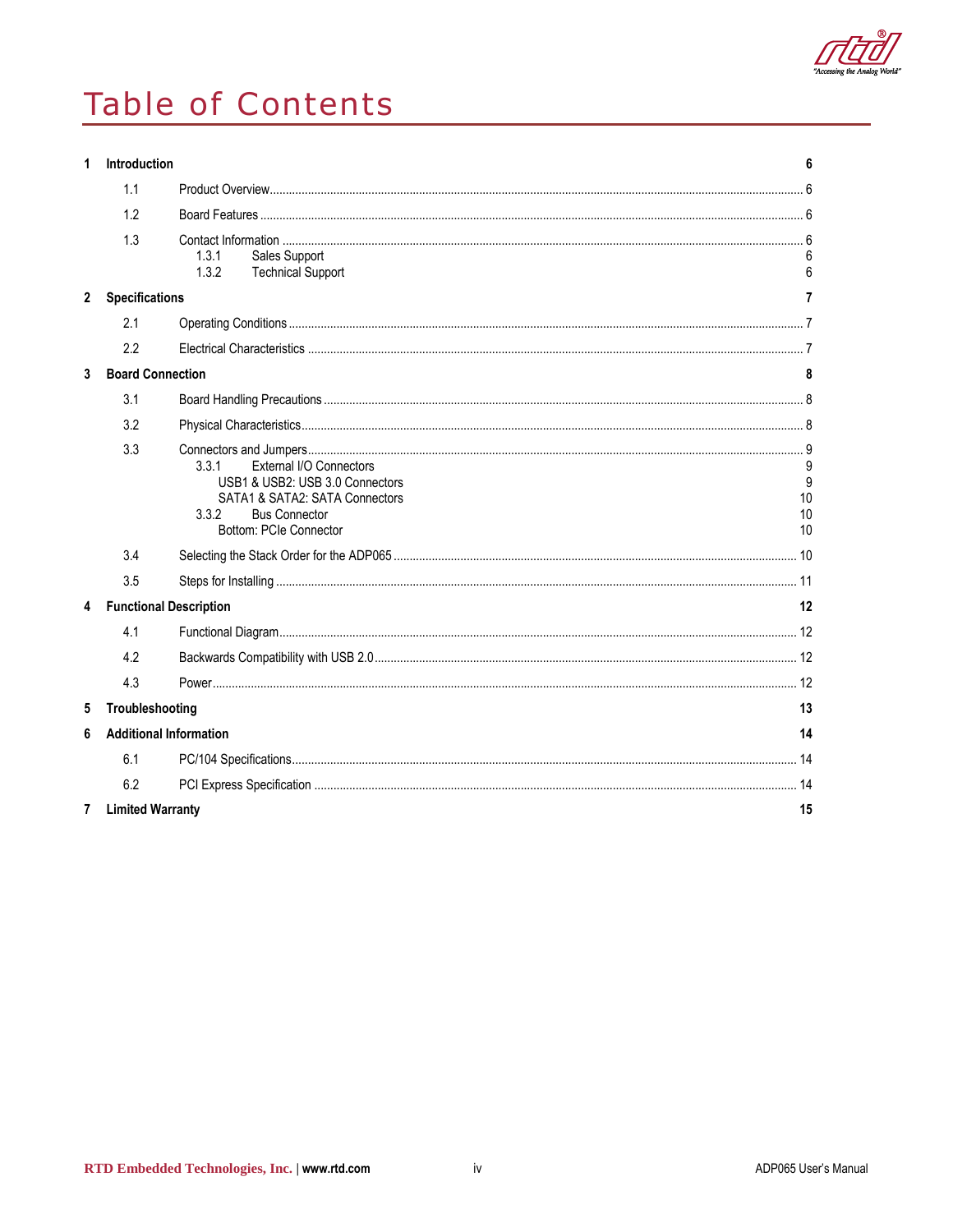

## Table of Figures

| Figure 1: Board Dimensions (inches). |  |
|--------------------------------------|--|
|                                      |  |
| Figure 3: Example 104™Stack          |  |
| Figure 4: ADP065 Functional Diagram  |  |

## Table of Tables

| Table 2: Flectrical Characteristics |  |
|-------------------------------------|--|
| Table 3: USB Port Connections       |  |
| Table 4: SATA Port Connections      |  |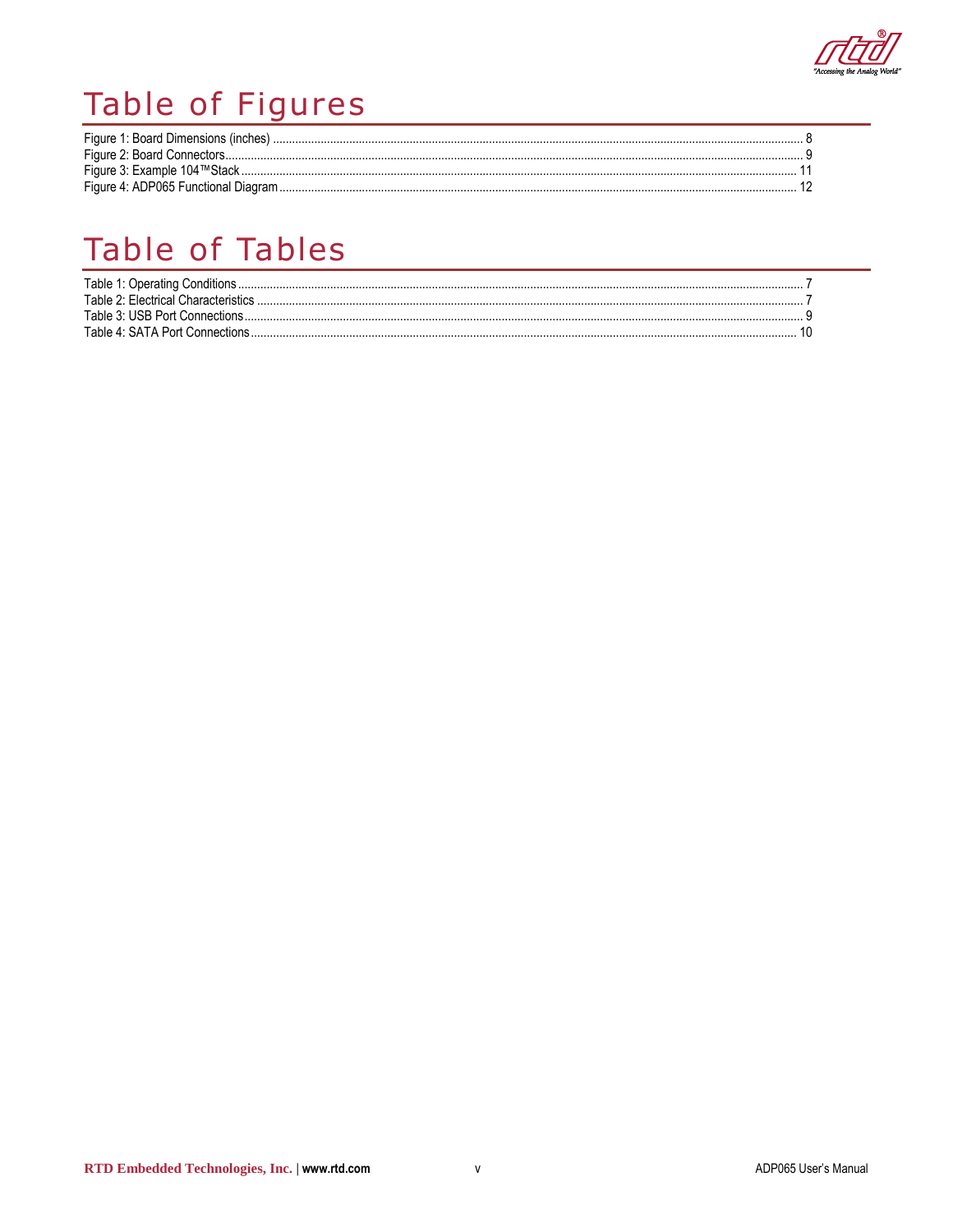## <span id="page-5-0"></span>1 Introduction

### <span id="page-5-1"></span>1.1 **Product Overview**

The ADP065 is a rugged dual-port USB 3.0 and SATA adapter for host modules which provides these connections over a PCIe/104 Type 2 connector. This adapter breaks out the USB 3.0 and SATA data connections on the bus connector for easy cabled accessibility, while adhering to the stacking requirements of PC/104, allowing easy integration into a PC/104 system.

The USB 3.0 links on the ADP065 are backwards compatible with USB 2.0, permitting breakout of all USB ports on a host's top-side PCIe/104 Type 2 bus. The ADP065's utilization of a host's PCIe/104 USB links avoids bandwidth starvation of the host's primary USB I/O connections, making this module a useful accessory to any of RTD's Intel Core i7, AMD Fusion G-Series, Intel Core 2 Duo, and Intel Celeron M single board computers.

### <span id="page-5-2"></span>1.2 **Board Features**

- PCIe/104 stackable bus structure
	- o PCIe/104 Type 2 Connectors
- Dual-port USB 3.0 breakout
	- o Provides access to both USB 3.0 links available on a host's top-stacking PCIe/104 Type 2 connector
	- o Backwards compatible with USB 2.0
- Dual SATA data connectors
	- o Provides access to both SATA links available on a host's top-stacking PCIe/104 Type 2 connector
- Stacks above the host cpuModule

### <span id="page-5-3"></span>1.3 **Contact Information**

#### <span id="page-5-4"></span>1.3.1 SALES SUPPORT

For sales inquiries, you can contact RTD Embedded Technologies sales via the following methods:

| Phone:  | 1-814-234-8087 | Monday through Friday, 8:00am to 5:00pm (EST). |
|---------|----------------|------------------------------------------------|
| E-Mail: | sales@rtd.com  |                                                |

#### <span id="page-5-5"></span>1.3.2 TECHNICAL SUPPORT

If you are having problems with you system, please try the steps in the [Troubleshooting](#page-12-0) section of this manual.

For help with this product, or any other product made by RTD, you can contact RTD Embedded Technologies technical support via the following methods:

Phone: 1-814-234-8087 Monday through Friday, 8:00am to 5:00pm (EST). E-Mail: [techsupport@rtd.com](mailto:techsupport@rtd.com)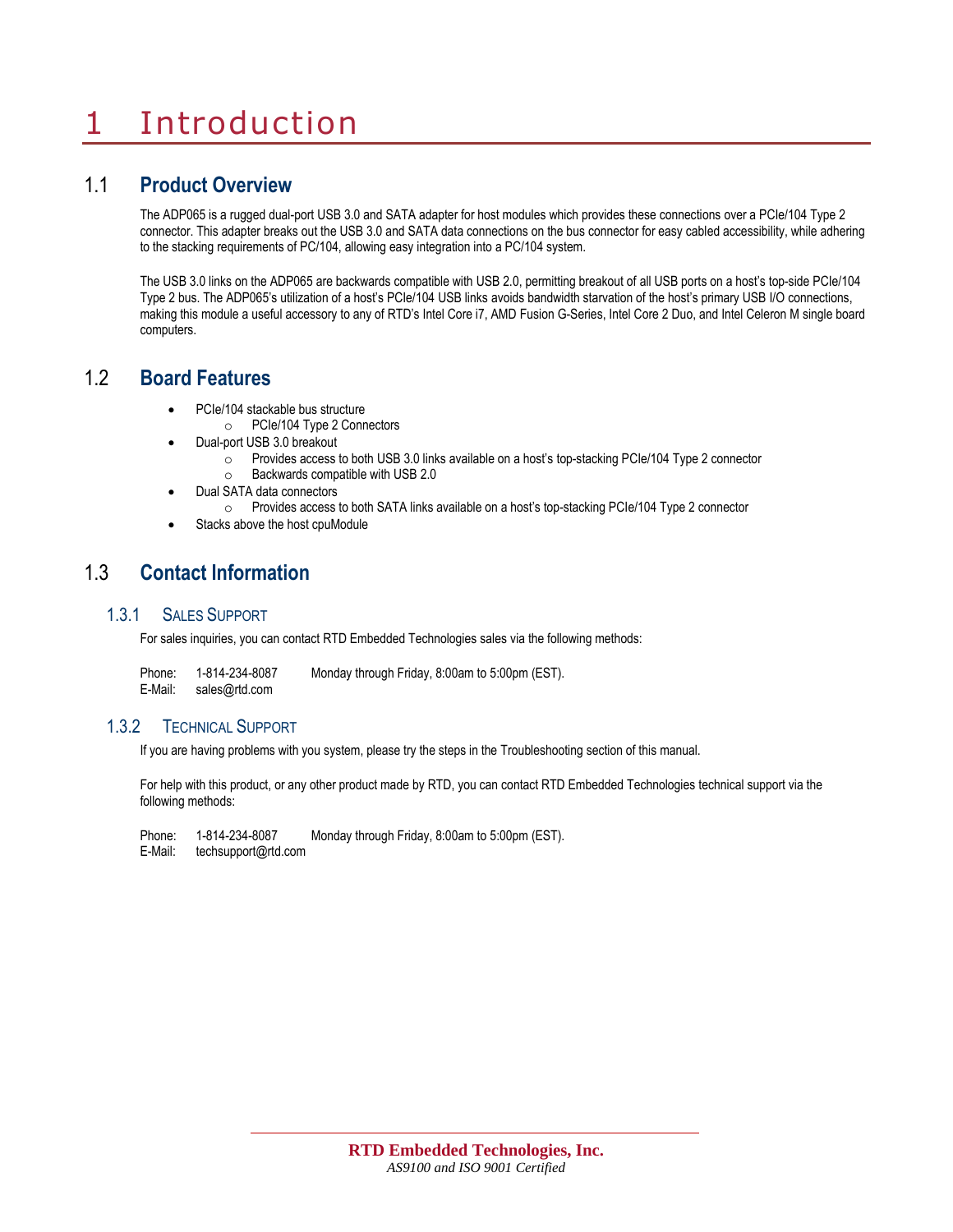

## <span id="page-6-0"></span>2 Specifications

## <span id="page-6-1"></span>2.1 **Operating Conditions**

#### *Table 1: Operating Conditions*

<span id="page-6-3"></span>

| <b>Symbol</b>               | <b>Parameter</b>             | <b>Test Condition</b> | <b>Min</b> | <b>Max</b> | <b>Unit</b> |
|-----------------------------|------------------------------|-----------------------|------------|------------|-------------|
| $V_{cc5}$                   | 5V Supply Voltage            |                       | 4.75       | 5.25       |             |
| $V_{cc5-STBY}$ <sup>1</sup> | 5V Standby Voltage           |                       | 4.75       | 5.25       |             |
| $V_{cc3}^2$                 | 3.3V Supply Voltage          |                       | n/a        | n/a        |             |
| $V_{cc12}^2$                | 12V Supply Voltage           |                       | n/a        | n/a        | V           |
| $V_{cc-12}^2$               | -12V Supply Voltage          |                       | n/a        | n/a        |             |
| $T_{\rm a}$                 | <b>Operating Temperature</b> |                       | $-40$      | +85        | C           |
| $T_s$                       | Storage Temperature          |                       | $-55$      | +125       | C           |
| <b>RH</b>                   | <b>Relative Humidity</b>     | Non-Condensing        | 0          | 90%        | $\%$        |

## <span id="page-6-2"></span>2.2 **Electrical Characteristics**

#### *Table 2: Electrical Characteristics*

<span id="page-6-4"></span>

| <b>Symbol</b>      | <b>Parameter</b>  | <b>Test Condition</b> | <b>Max</b> | Unit |  |
|--------------------|-------------------|-----------------------|------------|------|--|
| ״ם                 | Power Consumption | $V_{cc5} = 5.0V$      |            | mW   |  |
| <b>USB Ports</b>   |                   |                       |            |      |  |
| $I_{\text{USE}}^3$ | Supply Current    | Both ports (combined) | 0.8        |      |  |

1

<sup>1</sup> Power consumption does not include current drawn from connected USB devices.

<sup>&</sup>lt;sup>2</sup> The 3.3V, 12V, and -12V rails are not used by the ADP065. Any requirements on these signals are driven by other components in the system.

<sup>&</sup>lt;sup>3</sup> Power delivered to the USB 3.0 ports may be limited by the host cpuModule.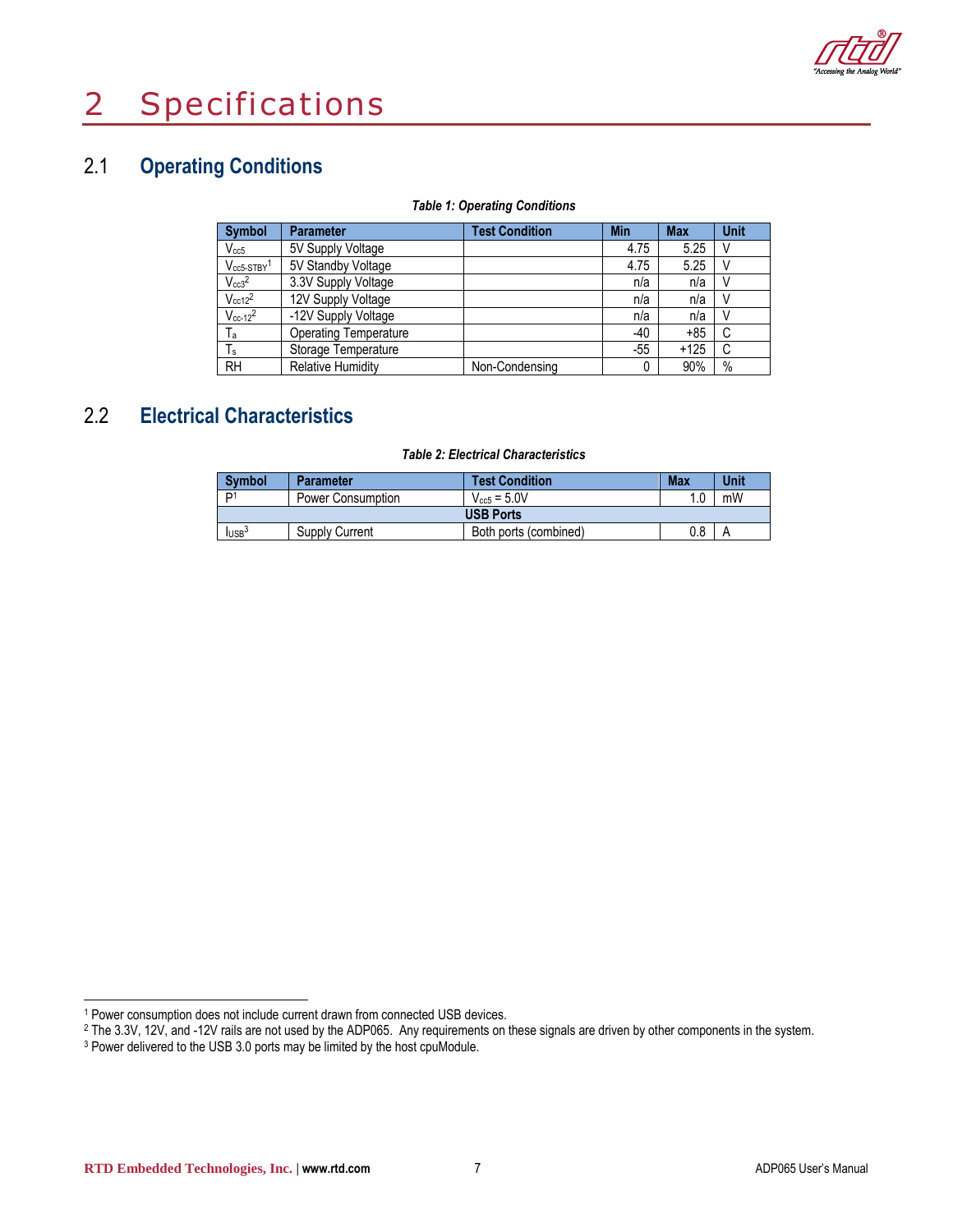

## <span id="page-7-0"></span>3 Board Connection

## <span id="page-7-1"></span>3.1 **Board Handling Precautions**

To prevent damage due to Electrostatic Discharge (ESD), keep your board in its antistatic bag until you are ready to install it into your system. When removing it from the bag, hold the board at the edges, and do not touch the components or connectors. Handle the board in an antistatic environment, and use a grounded workbench for testing and handling of your hardware.

### <span id="page-7-2"></span>3.2 **Physical Characteristics**

STEP model is available upon request; contact RTD Tech Support for more information.

- Weight: Approximately 0.0204 Kg (0.045 lbs.)
- Dimensions:  $25.146$  mm L x 90.17 mm W (0.990 in L x 3.550 in W)



<span id="page-7-3"></span>*Figure 1: Board Dimensions (inches)*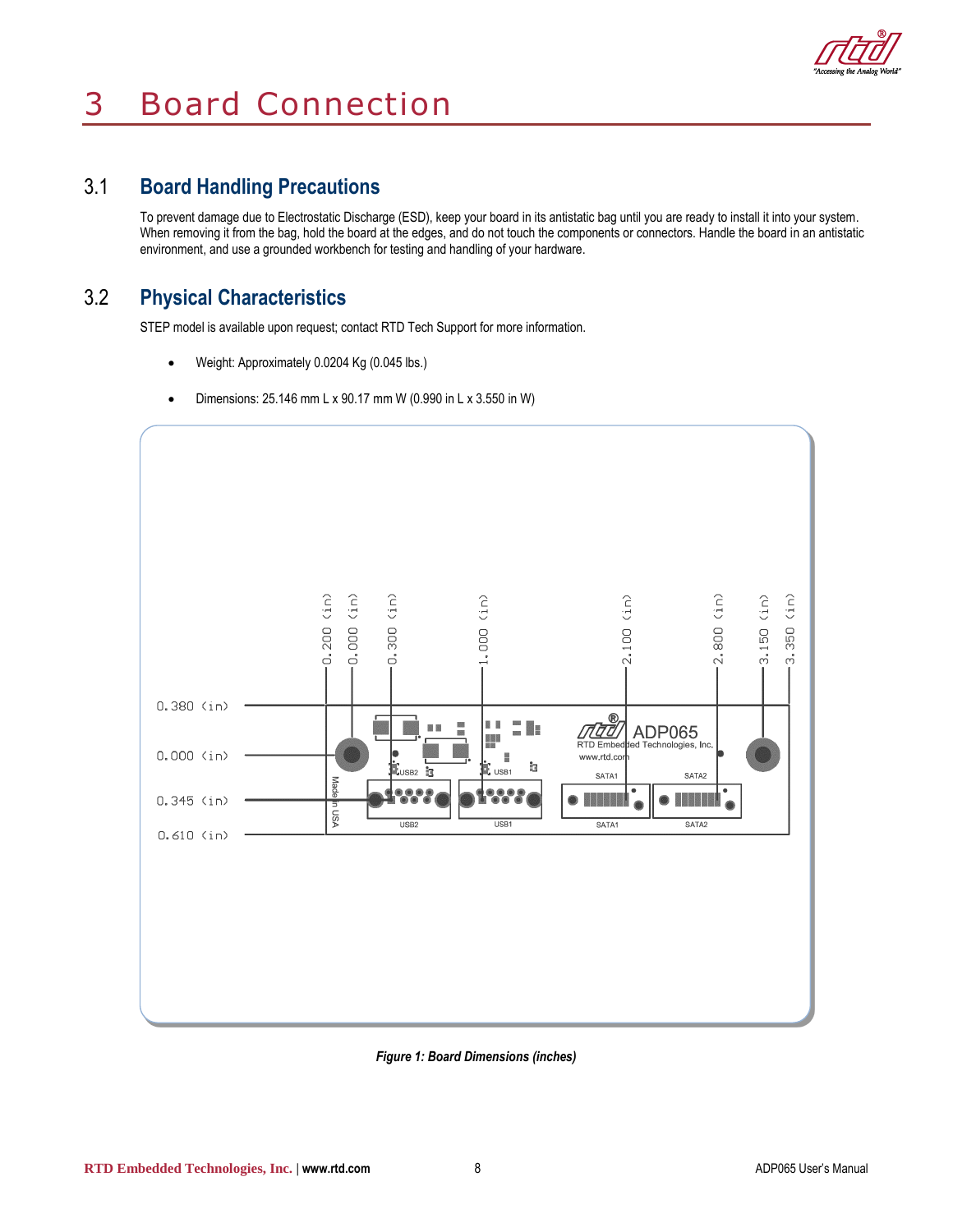

### <span id="page-8-0"></span>3.3 **Connectors and Jumpers**



#### *Figure 2: Board Connectors*

#### <span id="page-8-3"></span><span id="page-8-2"></span><span id="page-8-1"></span>3.3.1 EXTERNAL I/O CONNECTORS

#### USB1 & USB2: USB 3.0 Connectors

Two USB 3.0 compliant connectors are available on the ADP065. With the ADP065 stacked above the CPU, USB2 breaks out the higher order port, and connector USB1 breaks out the lower order port.

#### *Table 3: USB Port Connections*

<span id="page-8-4"></span>

| <b>ADP065 Stack Location</b> | <b>JSB1</b>         | USB2                |
|------------------------------|---------------------|---------------------|
| Stacked Above the CPU        | CPU top-side port 0 | CPU top-side port 1 |



*NOTE: For proper operation at USB 3.0 (or USB 2.0) speeds, be sure to use a cable that is rated for USB 3.0 (or USB 2.0)*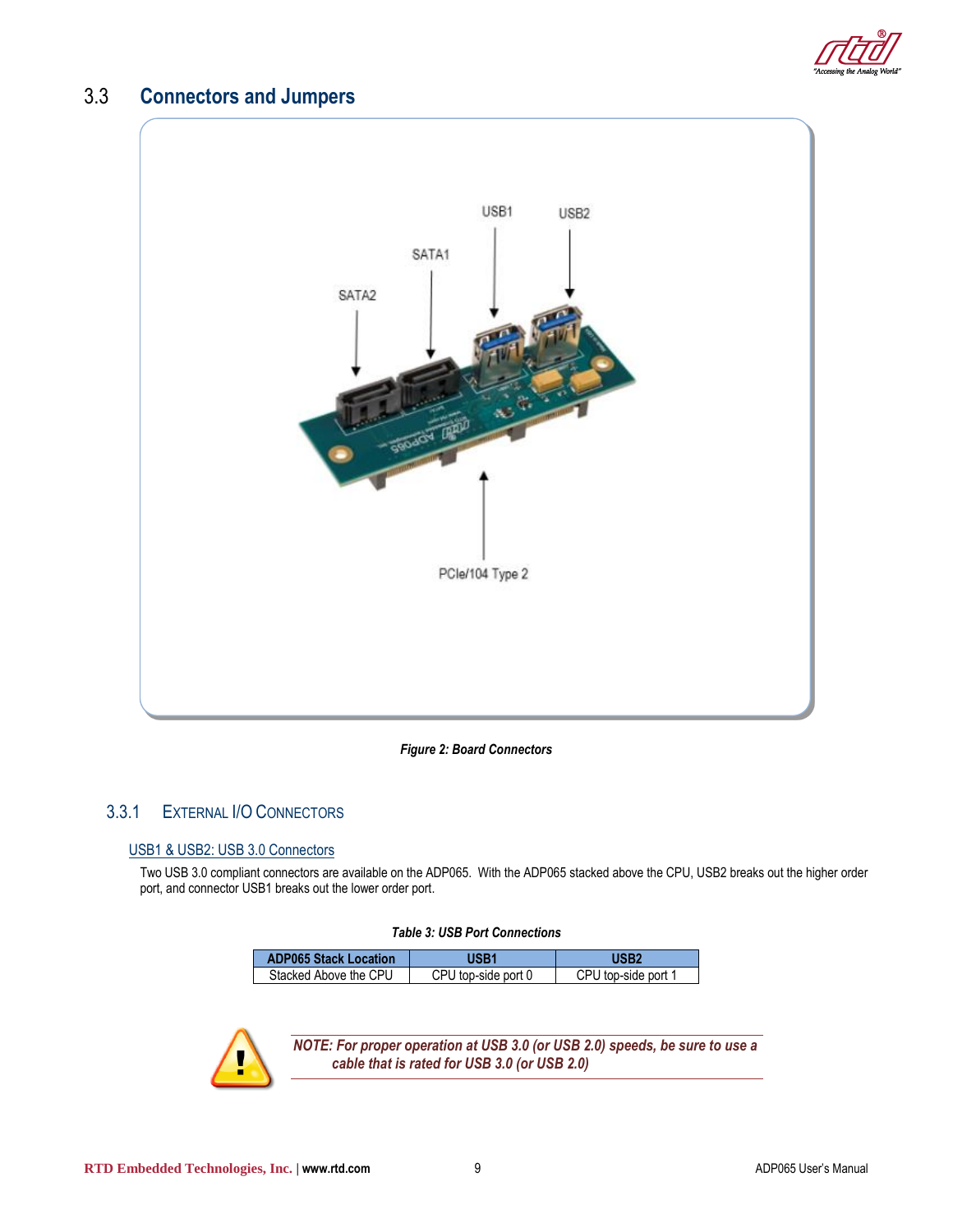

#### <span id="page-9-0"></span>SATA1 & SATA2: SATA Connectors

Two SATA connectors are available on the ADP065. With the ADP065 stacked above the CPU, SATA2 breaks out the higher order port, and connector SATA1 breaks out the lower order port. Both connectors permit connectivity with latching or non-latching SATA cables.

#### *Table 4: SATA Port Connections*

<span id="page-9-4"></span>

| <b>ADP065 Stack Location</b> | SATA1      | SATA2      |
|------------------------------|------------|------------|
| Stacked Above the CPU        | CPU port 0 | CPU port 1 |

#### <span id="page-9-2"></span><span id="page-9-1"></span>3.3.2 BUS CONNECTOR

#### Bottom: PCIe Connector

The PCIe connector is the connection to the system CPU. The position and pin assignments are compliant with the *PCIe/104 Specification*. (Se[e PC/104 Specifications](#page-13-1) on pag[e 14\)](#page-13-1)

The ADP065 is a Type 2 board, and must connect to a Type 2 PCIe/104 connector.

### <span id="page-9-3"></span>3.4 **Selecting the Stack Order for the ADP065**

The following is a list of rules to determine where the ADP065 falls within the stacking order of the system. These rules may be overridden by the devices hosting the USB 3.0 and SATA connections.

- 1. If a SATA link is used (with no USB 3.0 link), the ADP065 must be placed within six boards of the CPU.
- 2. If a USB 3.0 link is used, the ADP065 must be within four boards of the CPU.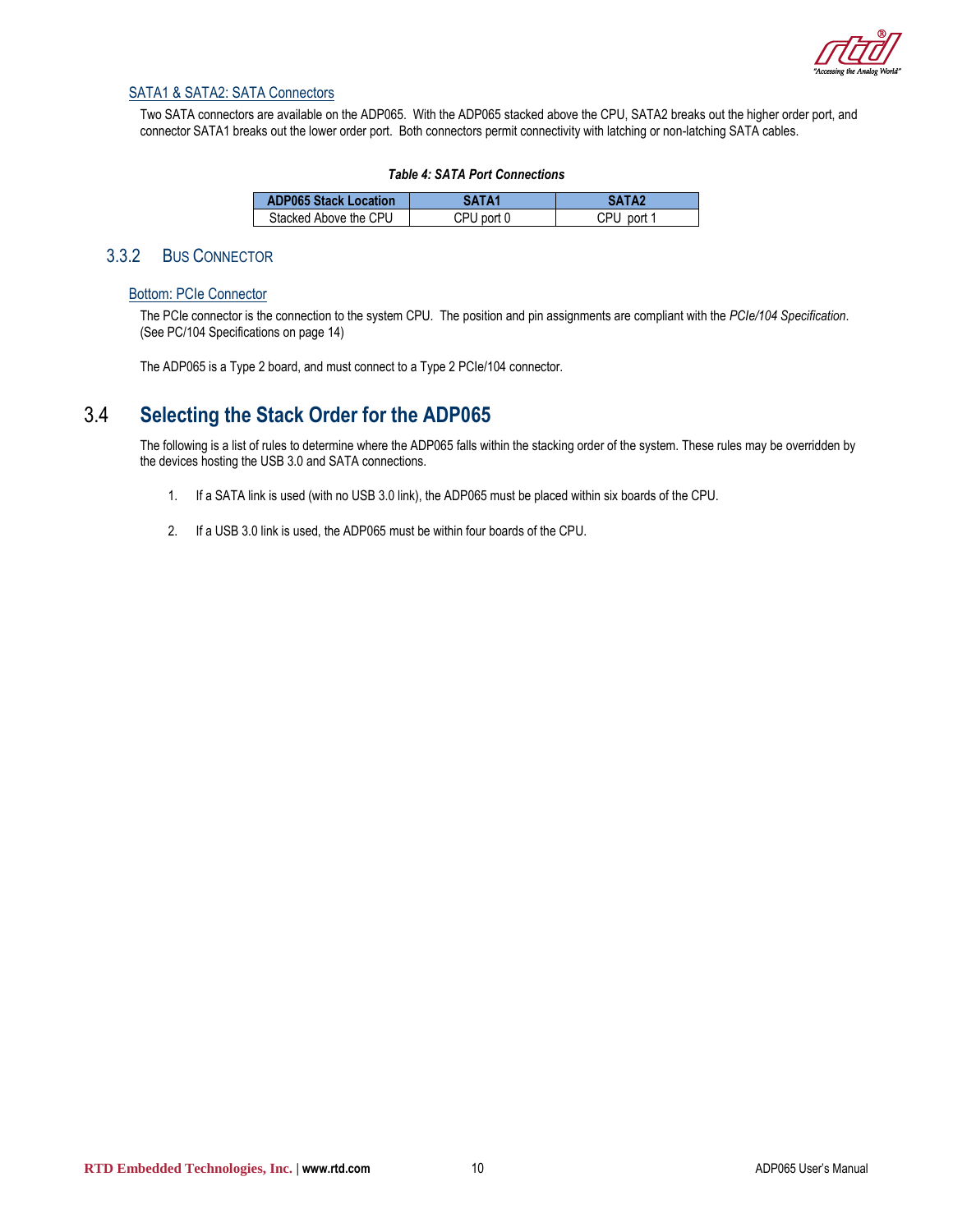

## <span id="page-10-0"></span>3.5 **Steps for Installing**

- 1. Always work at an ESD protected workstation, and wear a grounded wrist-strap.
- 2. Turn off power to the PC/104 system or stack.
- 3. Select and install stand-offs to properly position the module on the stack.
- 4. Remove the module from its anti-static bag.
- 5. Check that pins of the bus connector are properly positioned.
- 6. Check the stacking order; make sure all of the busses used by the peripheral cards are connected to the cpuModule.
- 7. Hold the module by its edges and orient it so the bus connector pins line up with the matching connector on the stack.
- 8. Gently and evenly press the module onto the PC/104 stack.
- 9. If any boards are to be stacked above this module, install them.
- 10. Attach any necessary cables to the PC/104 stack.
- 11. Re-connect the power cord and apply power to the stack.
- 12. Boot the system and verify that all of the hardware is working properly.



<span id="page-10-1"></span>*Figure 3: Example 104™Stack*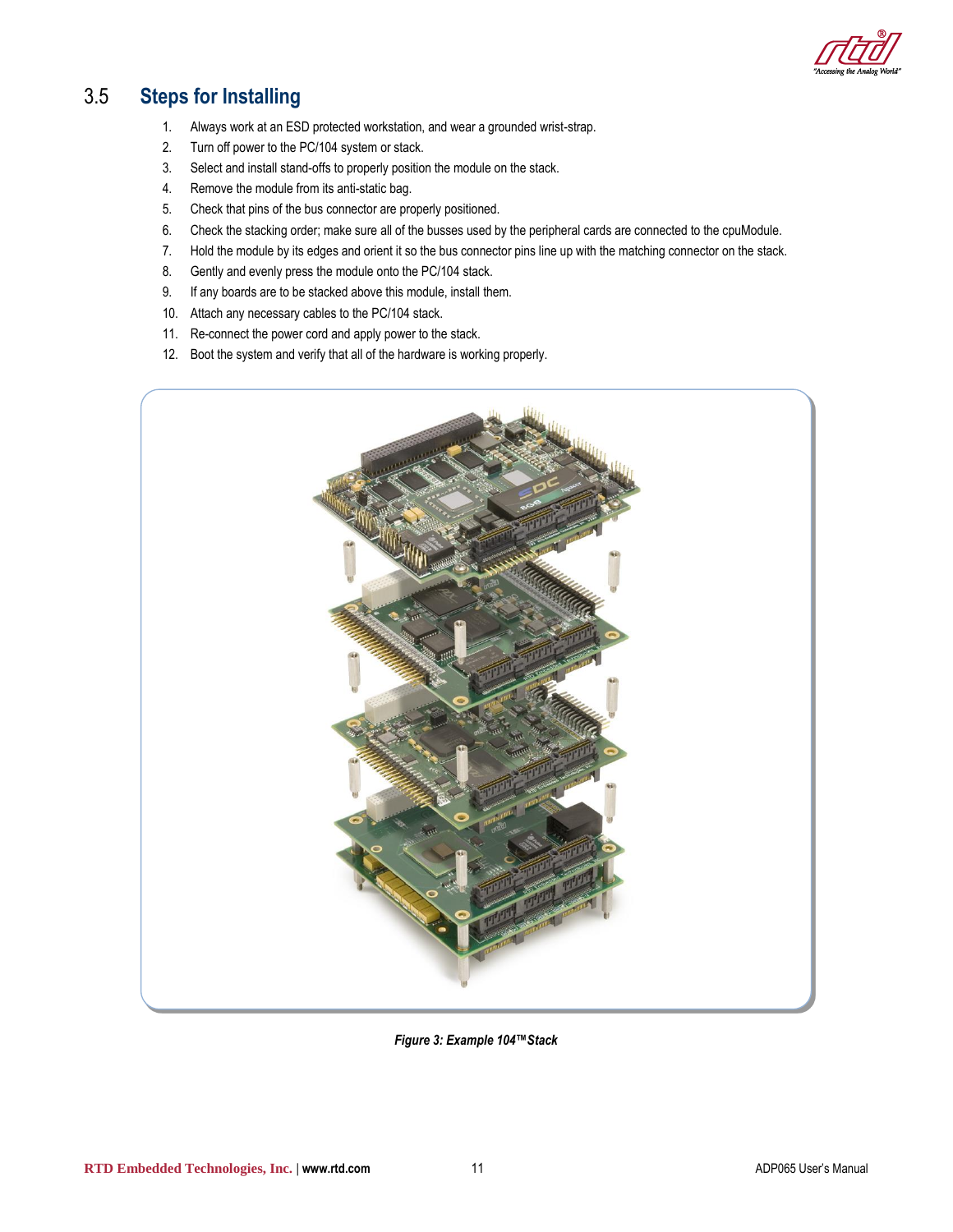

### <span id="page-11-1"></span><span id="page-11-0"></span>4.1 **Functional Diagram**

The Figure below shows the functional diagram of the ADP065. The various parts of the block diagram are discussed in the following sections.



*Figure 4: ADP065 Functional Diagram*

### <span id="page-11-4"></span><span id="page-11-2"></span>4.2 **Backwards Compatibility with USB 2.0**

A USB 3.0 connection requires three differential pairs on the PCIe bus connector. These are the TX and RX differential pairs for SuperSpeed, and a bi-directional differential pair for high-speed, full-speed, and low-speed signaling rates. Typically, a USB 3.0 hub will use both sets of signals, and USB devices will use one set or the other. If the CPU only provides USB 2.0 links (no TX and RX differential pairs for SuperSpeed), the bi-directional differential pairs on the ADP065's USB ports may be utilized to connect USB devices at high-speed, full-speed, and low-speed signaling rates.

### <span id="page-11-3"></span>4.3 **Power**

The ADP065 only requires +5V (V<sub>cc5</sub>) to operate. Although not required, +5V Standby (V<sub>cc5-STBY</sub>) may be provided on the PCIe connector to permit waking the system if supported by the host.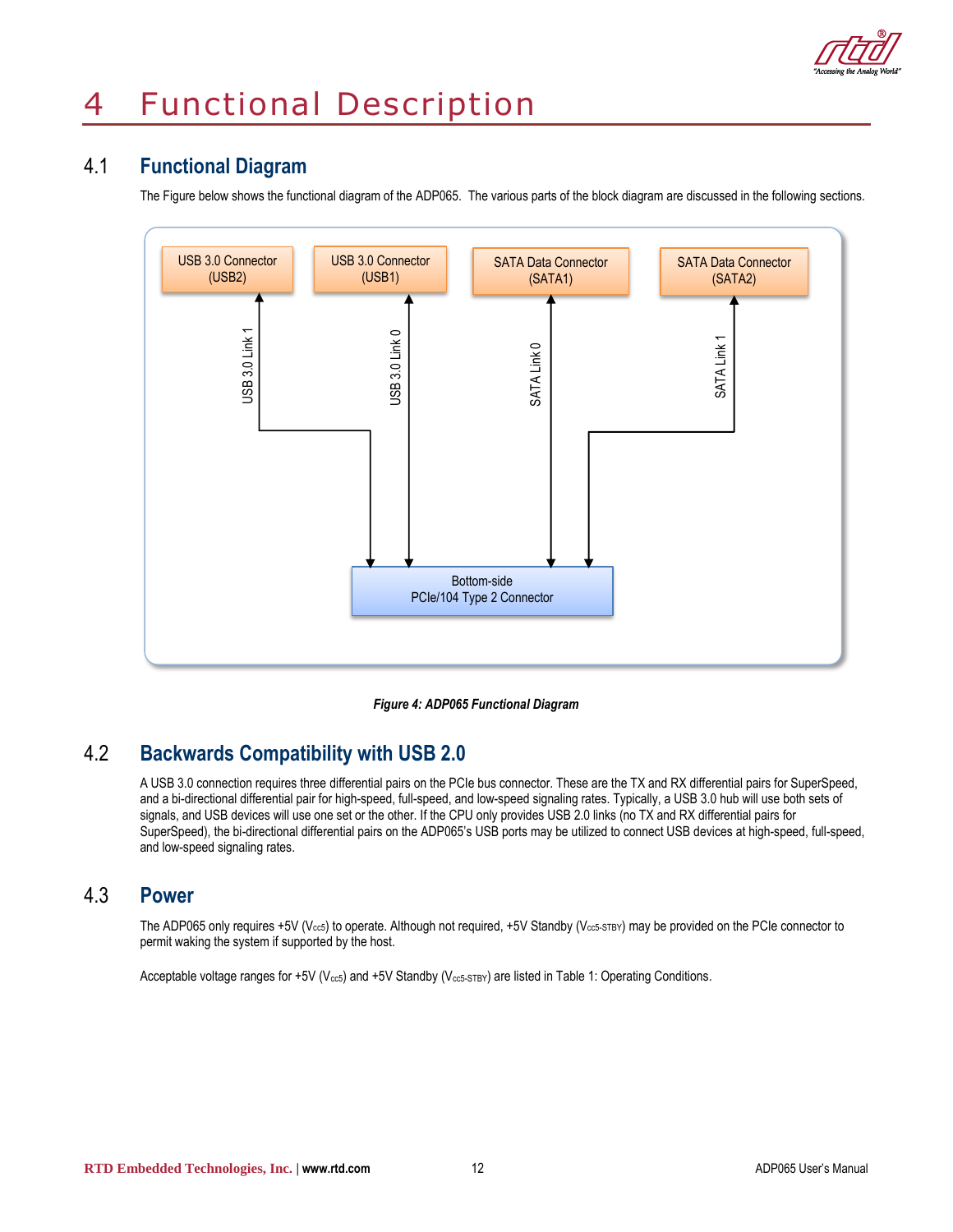

## <span id="page-12-0"></span>5 Troubleshooting

If you are having problems with your system, please try the following initial steps:

- **Simplify the System** Remove modules one at a time from your system to see if there is a specific module that is causing a problem. Perform you troubleshooting with the least number of modules in the system possible.
- **Swap Components** Try replacing parts in the system one at a time with similar parts to determine if a part is faulty or if a type of part is configured incorrectly.

If problems persist, or you have questions about configuring this product, contact RTD Embedded Technologies via the following methods:

Phone: +1-814-234-8087<br>E-Mail: techsupport@rtd.c [techsupport@rtd.com](mailto:techsupport@rtd.com)

Be sure to check the RTD web site [\(http://www.rtd.com\)](http://www.rtd.com/) frequently for product updates, including newer versions of the board manual and application software.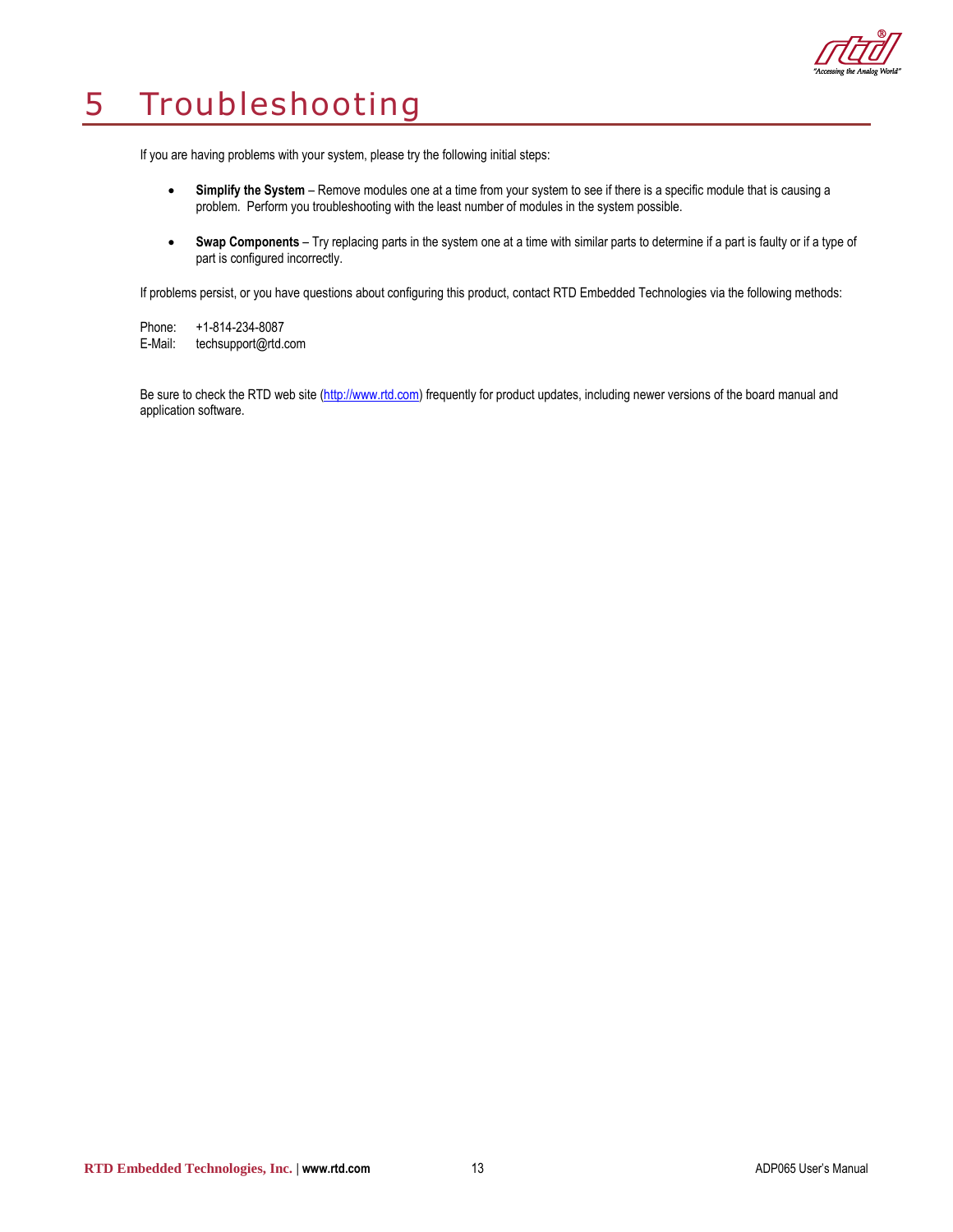

## <span id="page-13-0"></span>6 Additional Information

## <span id="page-13-1"></span>6.1 **PC/104 Specifications**

A copy of the latest PC/104 specifications can be found on the webpage for the PC/104 Embedded Consortium:

[www.pc104.org](http://www.pc104.org/)

## <span id="page-13-2"></span>6.2 **PCI Express Specification**

A copy of the latest PCI Express specifications can be found on the webpage for the PCI Special Interest Group:

[www.p](http://www./)cisig.com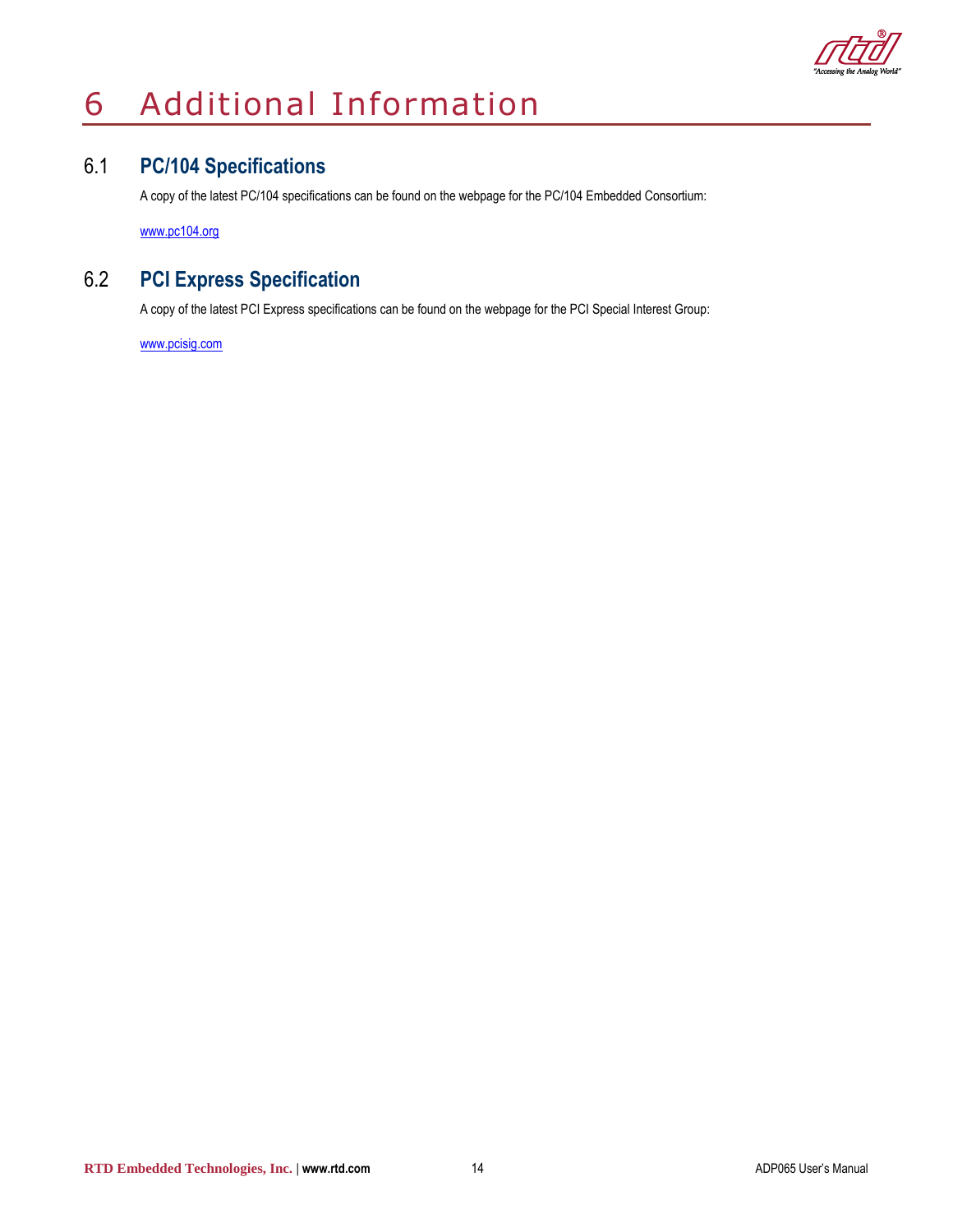

## <span id="page-14-0"></span>7 Limited Warranty

RTD Embedded Technologies, Inc. warrants the hardware and software products it manufactures and produces to be free from defects in materials and workmanship for one year following the date of shipment from RTD Embedded Technologies, Inc. This warranty is limited to the original purchaser of product and is not transferable.

During the one year warranty period, RTD Embedded Technologies will repair or replace, at its option, any defective products or parts at no additional charge, provided that the product is returned, shipping prepaid, to RTD Embedded Technologies. All replaced parts and products become the property of RTD Embedded Technologies. Before returning any product for repair, customers are required to contact the factory for a Return Material Authorization (RMA) number.

This limited warranty does not extend to any products which have been damaged as a result of accident, misuse, abuse (such as: use of incorrect input voltages, improper or insufficient ventilation, failure to follow the operating instructions that are provided by RTD Embedded Technologies, "acts of God" or other contingencies beyond the control of RTD Embedded Technologies), or as a result of service or modification by anyone other than RTD Embedded Technologies. Except as expressly set forth above, no other warranties are expressed or implied, including, but not limited to, any implied warranties of merchantability and fitness for a particular purpose, and RTD Embedded Technologies expressly disclaims all warranties not stated herein. All implied warranties, including implied warranties for merchantability and fitness for a particular purpose, are limited to the duration of this warranty. In the event the product is not free from defects as warranted above, the purchaser's sole remedy shall be repair or replacement as provided above. Under no circumstances will RTD Embedded Technologies be liable to the purchaser or any user for any damages, including any incidental or consequential damages, expenses, lost profits, lost savings, or other damages arising out of the use or inability to use the product.

Some states do not allow the exclusion or limitation of incidental or consequential damages for consumer products, and some states do not allow limitations on how long an implied warranty lasts, so the above limitations or exclusions may not apply to you.

This warranty gives you specific legal rights, and you may also have other rights which vary from state to state.